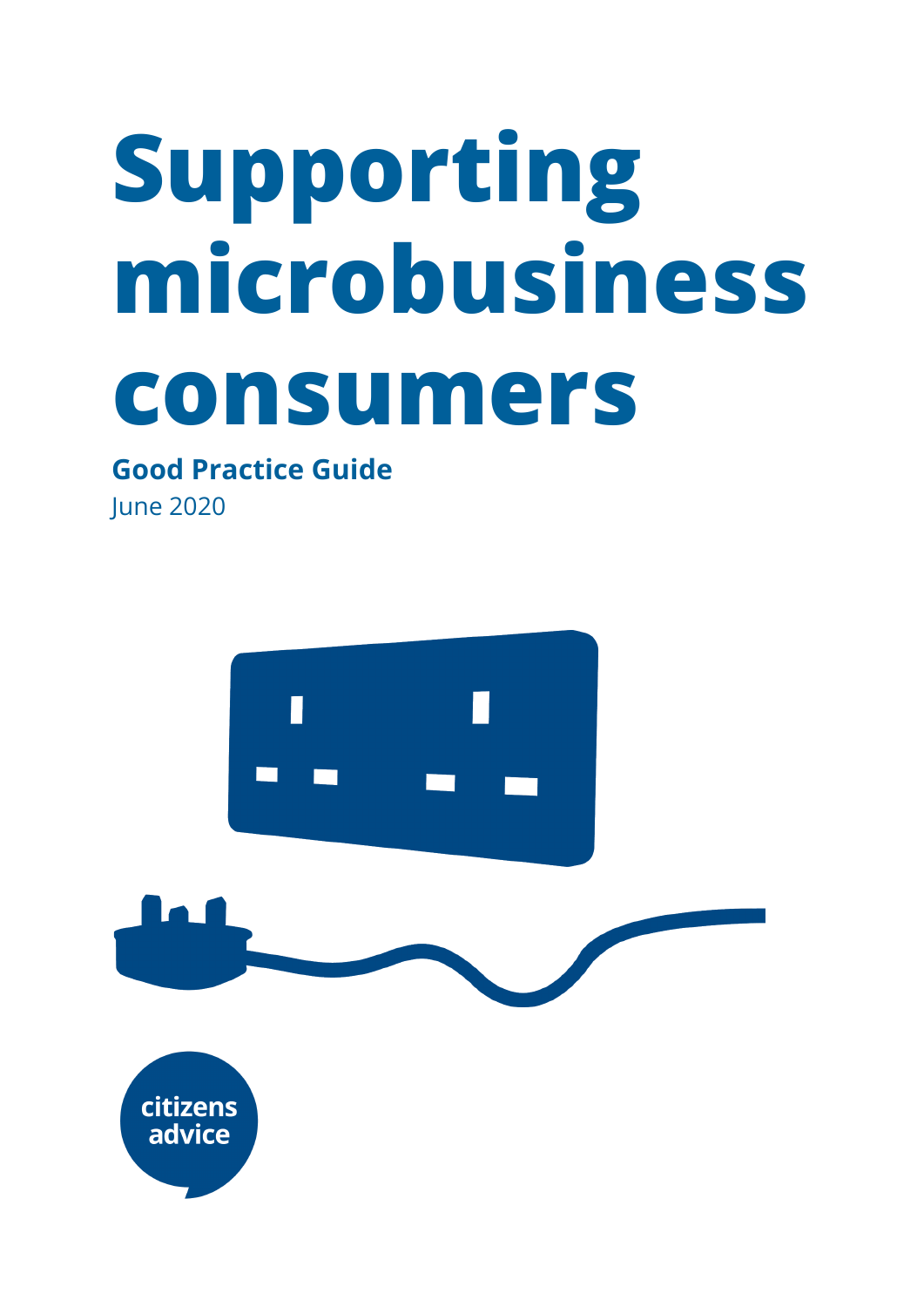### **Contents**

| <b>Introduction</b>                                               | $\mathbf{2}$    |
|-------------------------------------------------------------------|-----------------|
| <b>Summary and key recommendations</b>                            | 3               |
| <b>Debt and disconnection</b>                                     | 4               |
| <b>Mixed-use properties</b>                                       | 10              |
| <b>Working effectively with third party intermediaries (TPIs)</b> | 12 <sub>2</sub> |
| <b>Vulnerability</b>                                              | 15              |
| <b>Conclusion</b>                                                 | 16              |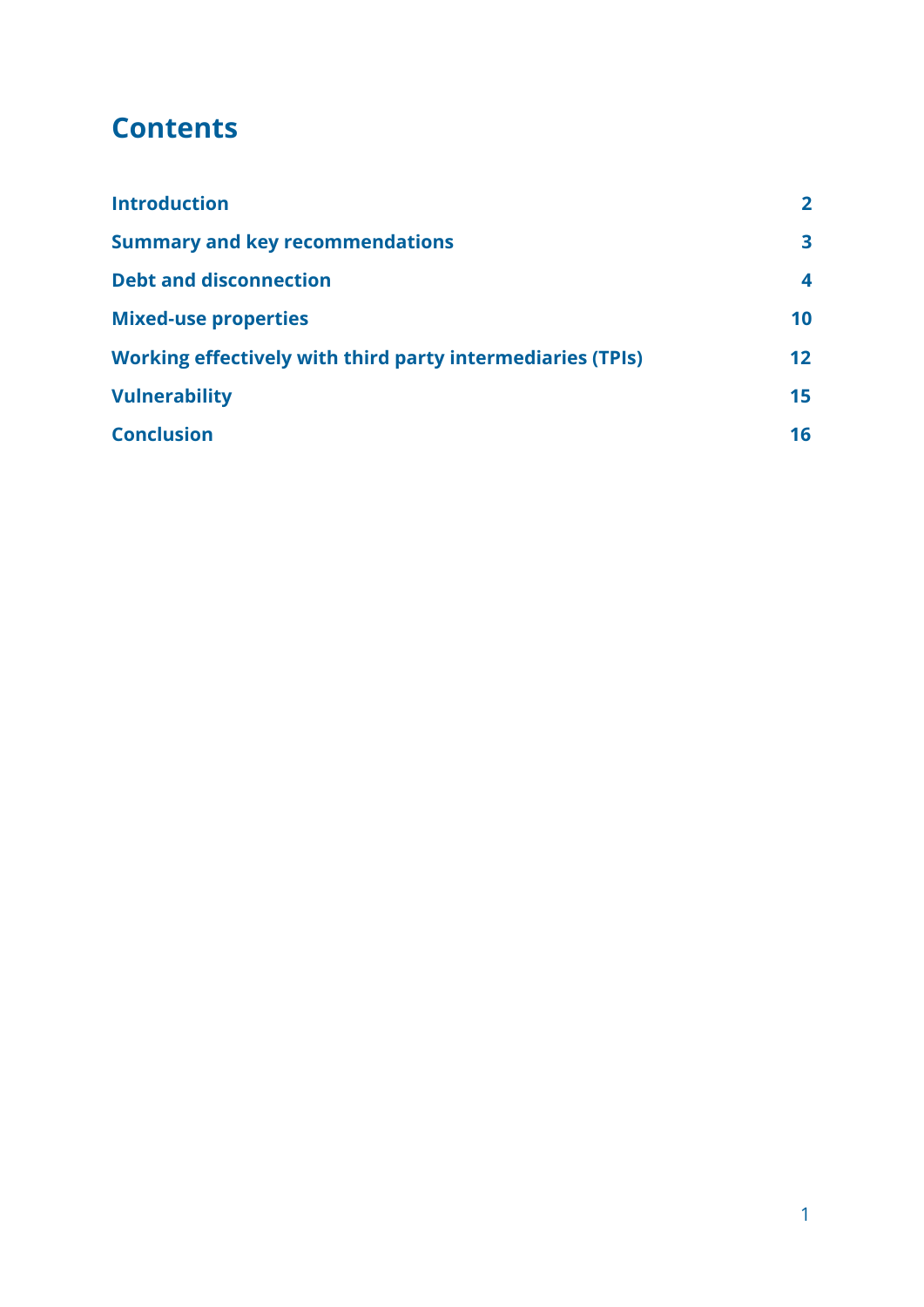# <span id="page-2-0"></span>**Introduction**

The Citizens Advice service provides free, independent, confidential and impartial advice to everyone on their rights and responsibilities. We are the statutory representative for domestic and microbusiness energy consumers across Great Britain.

Our good practice guides are designed to help energy suppliers and other stakeholders improve the support provided to their customers.

This guide is based on insight from our consumer service and Extra Help Unit, our commissioned research about the communication preferences of microbusinesses and interviews with 13 energy market stakeholders. This included representatives from 8 energy suppliers of varying sizes and business models as well as Business Debtline, $<sup>1</sup>$  a third party intermediary (TPI), and 3</sup> other organisations related to the microbusiness energy market, including the provider of the independent code for brokers and the Federation of Small Businesses. We would like to thank all interviewees for their time and expertise.



# <span id="page-2-1"></span>**Key recommendations**

Citizens Advice published [Closing the protection gap](https://www.citizensadvice.org.uk/Global/CitizensAdvice/Energy/Citizens%20Advice%20-%20Closing%20the%20protection%20gap(2).pdf) in October 2019, which outlined how Ofgem and the government could improve protections for microbusinesses around debt and disconnection, vulnerability and TPIs. Our [Stuck in the middle](https://www.citizensadvice.org.uk/Global/CitizensAdvice/Energy/TPIs%20report%20-%20FINAL%20(1).pdf) report in March 2020, set out how to regulate TPIs and provide improved protection for households and microbusinesses. Ofgem's

<sup>&</sup>lt;sup>1</sup> Business Debtline is run by national charity the Money Advice Trust.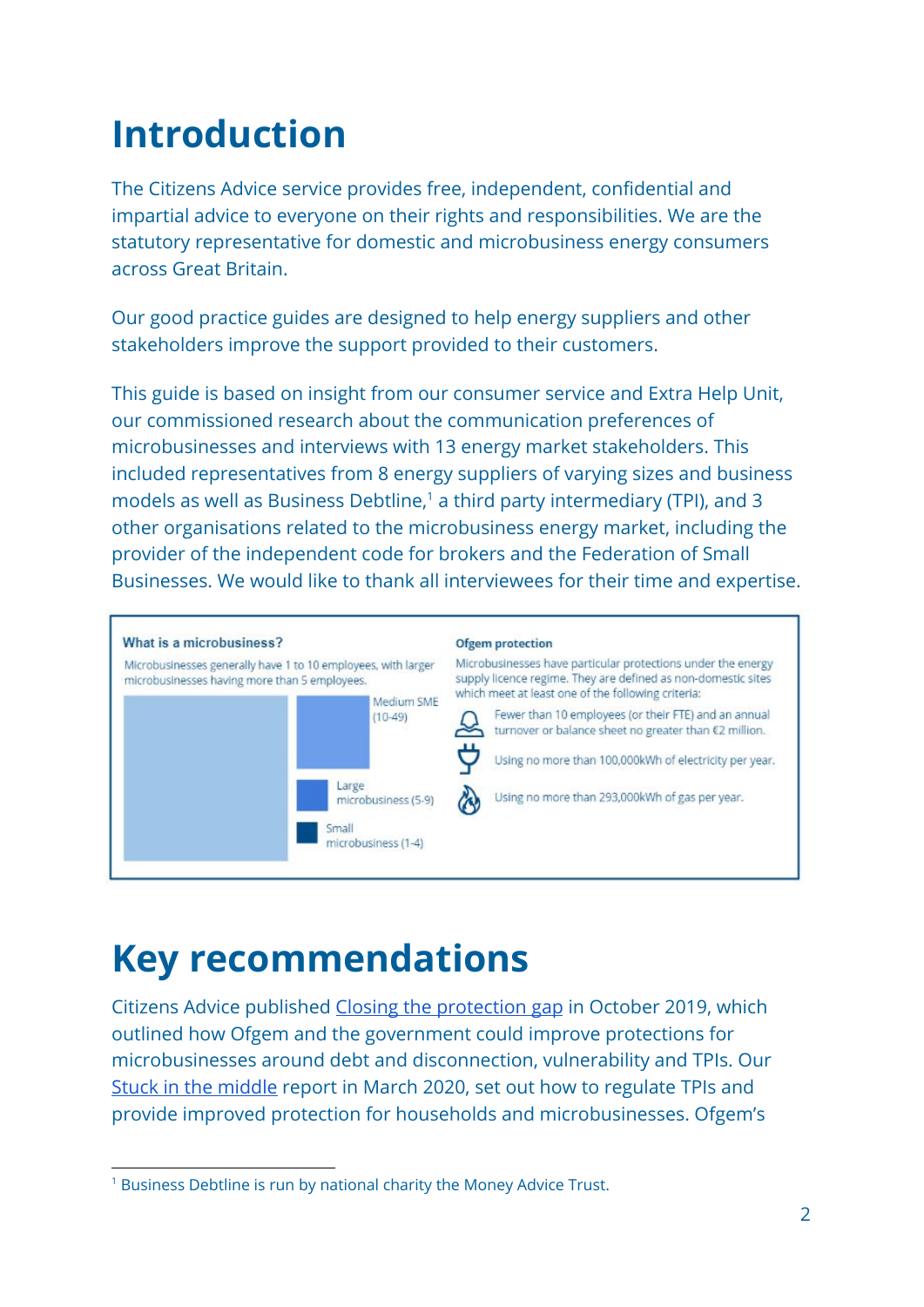microbusiness strategic review and the BEIS/Ofgem Future Energy Retail Market Review must address these protection gaps.

All the recommendations in this guide can be implemented voluntarily and will help reduce detriment faced by microbusinesses.

### **Debt and disconnection**

- Identify debt early and act quickly
- Communicate effectively and offer support
- Work collaboratively with specialist third parties
- Offer affordable repayment plans
- Take all available steps to make contact
- Avoid high fees associated with disconnection and reconnection

### **Mixed-use properties**

- Take all reasonable steps to understand occupancy
- Offer the same protections against disconnection as a domestic consumer

### **Third party intermediaries (TPIs)**

- Ensure TPIs adhere to clear standards of conduct
- Implement robust audit regimes to monitor TPI behaviour
- Ensure that customers understand their supply contract

### **Vulnerability**

- Implement effective signposting for vulnerable consumers
- Consider providing extra debt support and protections from disconnection

# <span id="page-3-0"></span>**Debt and disconnection**

The most common problems dealt with by the Extra Help Unit (EHU) relate to debt and disconnection. These issues also frequently occur in consumer service cases. In our report looking at the protection gaps in the microbusiness energy market, we analysed data from our consumer service. During the period of June 2018 to May 2019, the consumer service saw 189 unique cases where a debt amount was stated in the case notes. This showed an average debt value of over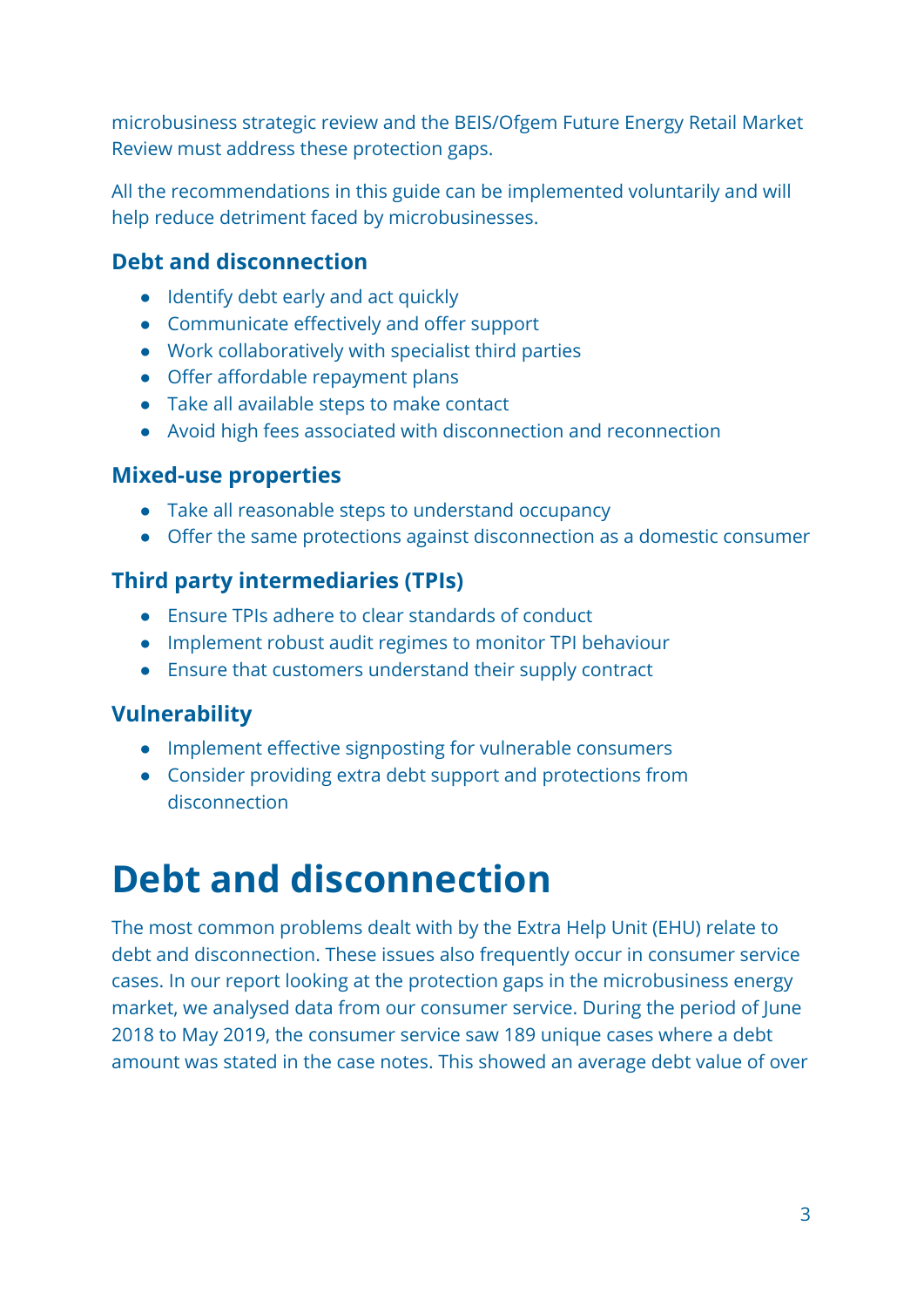£8,500 and a total debt value of over £1.5 million.<sup>2</sup> This is only from the cases where the consumer mentioned the debt value on the call.<sup>3</sup>

When compared to the domestic market, microbusinesses have relatively few protections when it comes to debt and disconnection. Therefore, it is crucial that suppliers follow good practice to minimise detriment to this group. Disconnecting a microbusiness increases the chances of the business failing, ultimately making it harder for any debt to be repaid.

#### **Top 5 issues for the Extra Help Unit**

Out of 56 issue categories

Debt recovery practices Disconnection following due process Business supply disconnected Disputed bill, customer not responsible Inaccurate bill or inaccurate estimated bill



EHU cases April 2019-March 2020, total of 764 cases

#### **Top 5 issues for the consumer service**



Out of 89 issue categories

Consumer service cases April 2019-March 2020, total of 6,314 cases

<sup>2</sup> [C](https://www.citizensadvice.org.uk/Global/CitizensAdvice/Energy/Citizens%20Advice%20-%20Closing%20the%20protection%20gap(2).pdf)losing the [protection](https://www.citizensadvice.org.uk/Global/CitizensAdvice/Energy/Citizens%20Advice%20-%20Closing%20the%20protection%20gap(2).pdf) gap, Citizens Advice, 2019

<sup>&</sup>lt;sup>3</sup> These debt levels are self-reported by consumers and aren't verified by call handlers (for example by checking bills)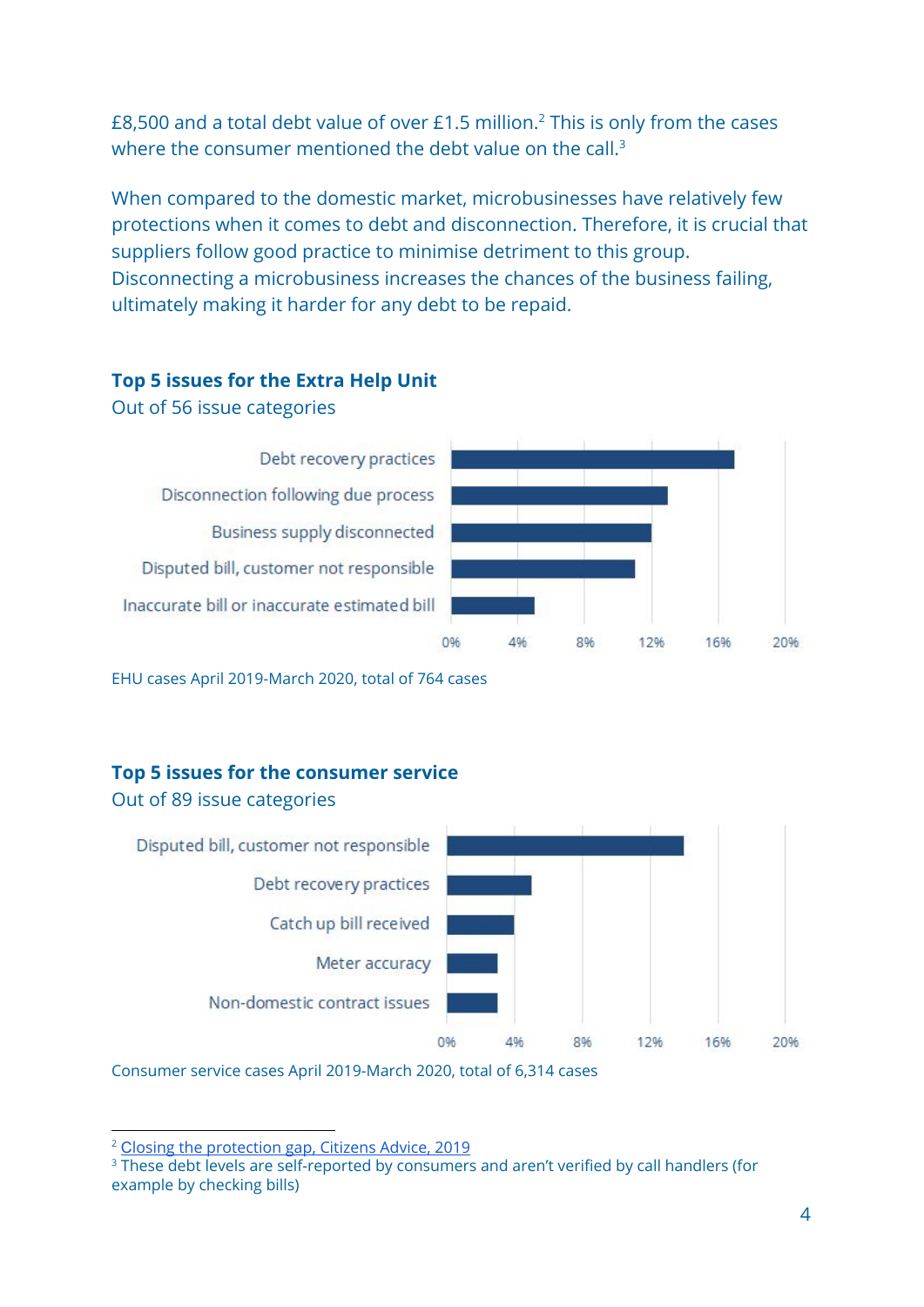# **Identify debt early and act quickly**

Ideally, steps are taken to prevent a consumer from getting into debt in the first place. Suppliers making mistakes - like billing problems - can result in an energy debt. Microbusinesses are protected from back bills of more than a year in most cases. But they can still face catch-up bills of thousands of pounds even though they are not at fault. We see cases of consumers being billed incorrectly, facing a large catch-up bill which they can't afford, and then being threatened with disconnection.

Suppliers need to ensure that their microbusiness customers receive timely and accurate bills so they can manage their costs effectively. One advice agency we spoke to said that many debt cases they saw involved billing errors or miscommunication earlier in the debt journey.

Different microbusinesses will have different needs. We saw evidence across the interviews that suppliers do consider the specific needs of customers, but this is something that could be done more. This could include: sending more frequent bills where a business has a fluctuating usage, or including details of annual consumption for reference. A good bill will be clearly laid out and accessible.

Similarly, when a smart meter is installed, if a consumer has been billed inaccurately or via estimates for a long period of time, they may receive a large catch up bill. This can cause significant problems for microbusiness, so suppliers must communicate clearly with customers around the impact of having a smart meter.

Suppliers should clearly communicate the benefits of smart meters to their customers, but also explain that smart meter installation can cause large catch up bills if they have been being billed via estimates previously. The supplier can also check the accuracy of the customer's previous bills (e.g. whether they had been estimated and/or if a debt was building up), in order to predict the impact to the customer of having a smart meter installed.

When a microbusiness consumer does get into debt, suppliers should take swift action to prevent it becoming unmanageable. We discuss some of the actions that can be taken below.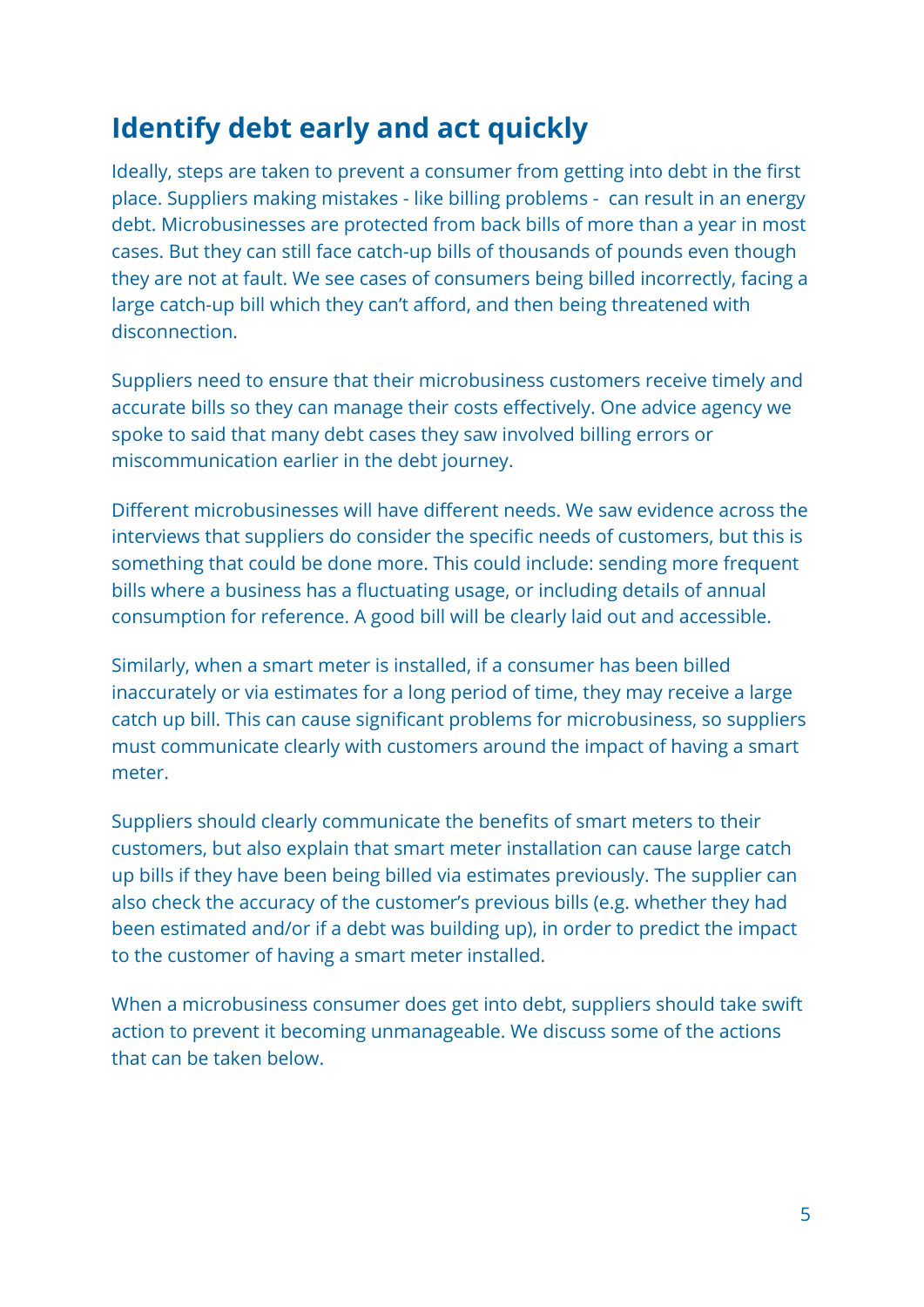# **Communicate effectively and offer support**

Microbusiness consumers are often busy considering all of the aspects of running a business and energy is unlikely to be their highest priority. Energy can be seen as an 'invisible' utility, especially when paying by direct debit.<sup>4</sup>

There may be an expectation by some consumers of similar rights and protections as in the domestic market (such as a cooling off period). Therefore, suppliers must set out straight away how microbusiness consumer's rights and protections differ, particularly in relation to debt and disconnection. This must be clear in the terms and conditions, and the key points of these should be communicated clearly at the start of the contract. Some suppliers that we spoke to said that they already do this. As discussed elsewhere in the guide, suppliers will also need to ensure that TPI's they work with make this information clear during the sales process.

In cases of debt, it is essential that a dialogue between the supplier and customer is opened up as early as possible and maintained. Many suppliers that we spoke to emphasised that they try to engage customers straight away, through a variety of contact methods. This can include (but is not limited to): emails, letters, phone calls, text messages, and home visits. If a customer has expressed a preference in how they are contacted, suppliers should use this method where possible, particularly when they are vulnerable.

Suppliers need to think carefully about their communications. Recommendations from our recent report<sup>4</sup> include keeping information short and presenting key information up front. Messages should be personalised where possible, with careful consideration around the tone - constructive and positive framing is more likely to succeed. There should be a strong call to action, and customers must understand the consequences of not engaging. However, suppliers must be careful not to scare customers so that they take no action. It should be clear what support is available, and what actions customers can take to address their debt.<sup>4</sup>

# **Work collaboratively with specialist third parties**

Specialist organisations can help consumers with a range of needs. Most of the suppliers we interviewed said that they do signpost to Citizens Advice and Business Debtline, where customers can be referred for wider debt advice. However, we know that the people who contact us and Business Debtline would

<sup>4</sup> Getting through to [business,](https://www.citizensadvice.org.uk/about-us/policy/policy-research-topics/energy-policy-research-and-consultation-responses/energy-policy-research/getting-through-to-business/) Citizens Advice, 2020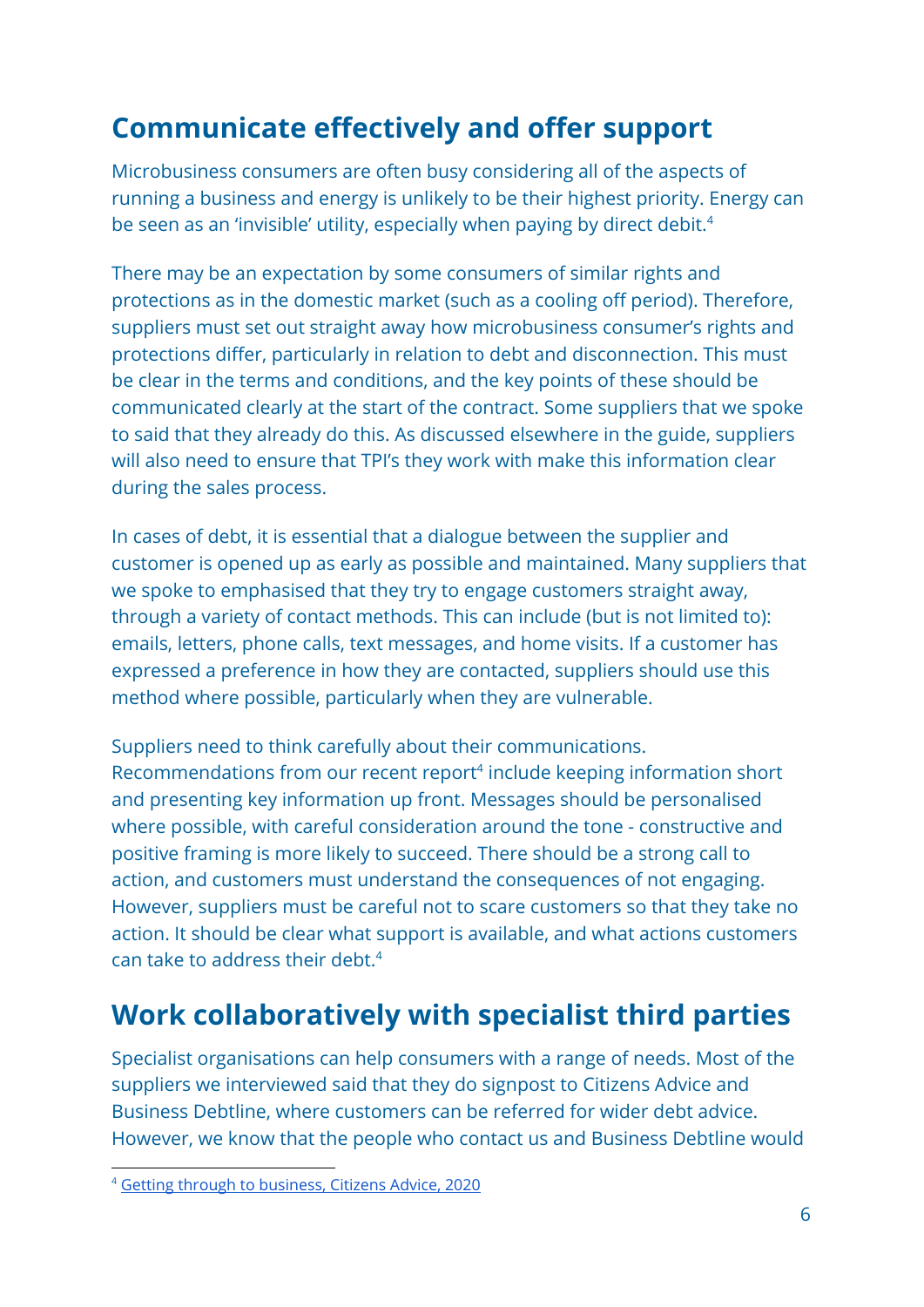often have benefitted from far earlier engagement. Therefore it is important to signpost as early as possible.

Suppliers should ensure that they are signposting clearly on all communications (letters, bills, website), and certainly on debt letters. Evidence from our recent research suggests that respondents may fail to notice signposting on bills and communications<sup>5</sup>, which suggests that suppliers need to think more about how to make this information prominent. Our signposting good practice guide contains general information which suppliers may find useful.<sup>6</sup>

Advisers should also be trained to refer customers who need support to relevant organisations. Many suppliers we spoke to have partnerships with advice agencies like Business Debtline. Assurance should be provided to customers that advice will be impartial.

Organisations such as Business Debtline can be key to securing repayment of the current debt and ensuring their customers are able to run a sustainable business. And a sustainable business is ultimately more likely to pay their energy bills. Some suppliers we spoke to said that they routinely refer customers to Business Debtline in order to help them to develop a realistic payment plan. It is crucial that microbusiness customers are referred early on, where an intervention is likely to be far more effective.

# **Offer affordable repayment plans**

Most of the suppliers we spoke to emphasised that they would only consider disconnection after they had looked at all other possible options. We think that this is the correct approach. Preventing disconnection depends on suppliers offering realistic, affordable payment plans, paid at regular intervals. Consumers in debt are unlikely to be able to make excessive upfront payments, so suppliers should avoid requesting these where possible. Below are 2 case studies where the suppliers did not offer affordable or realistic repayment options.

#### **Case study - consumer service (December 2019)**

The consumer owns a small business. The consumer and their supplier have been involved in a dispute over their bill, and yesterday the consumer received a letter threatening disconnection. Although the consumer has set up a direct debit the supplier has already disconnected their supply. The consumer has offered to set up a payment plan of £1,000 a week, which the supplier has

<sup>&</sup>lt;sup>5</sup> Getting through to [business,](https://www.citizensadvice.org.uk/about-us/policy/policy-research-topics/energy-policy-research-and-consultation-responses/energy-policy-research/getting-through-to-business/) Citizens Advice, 2020

<sup>6</sup> Complaints [signposting](https://www.citizensadvice.org.uk/Global/CitizensAdvice/Energy/Complaints%20Signposting%20Guide%20-%20March%202020.pdf) guide, Citizens Advice, 2020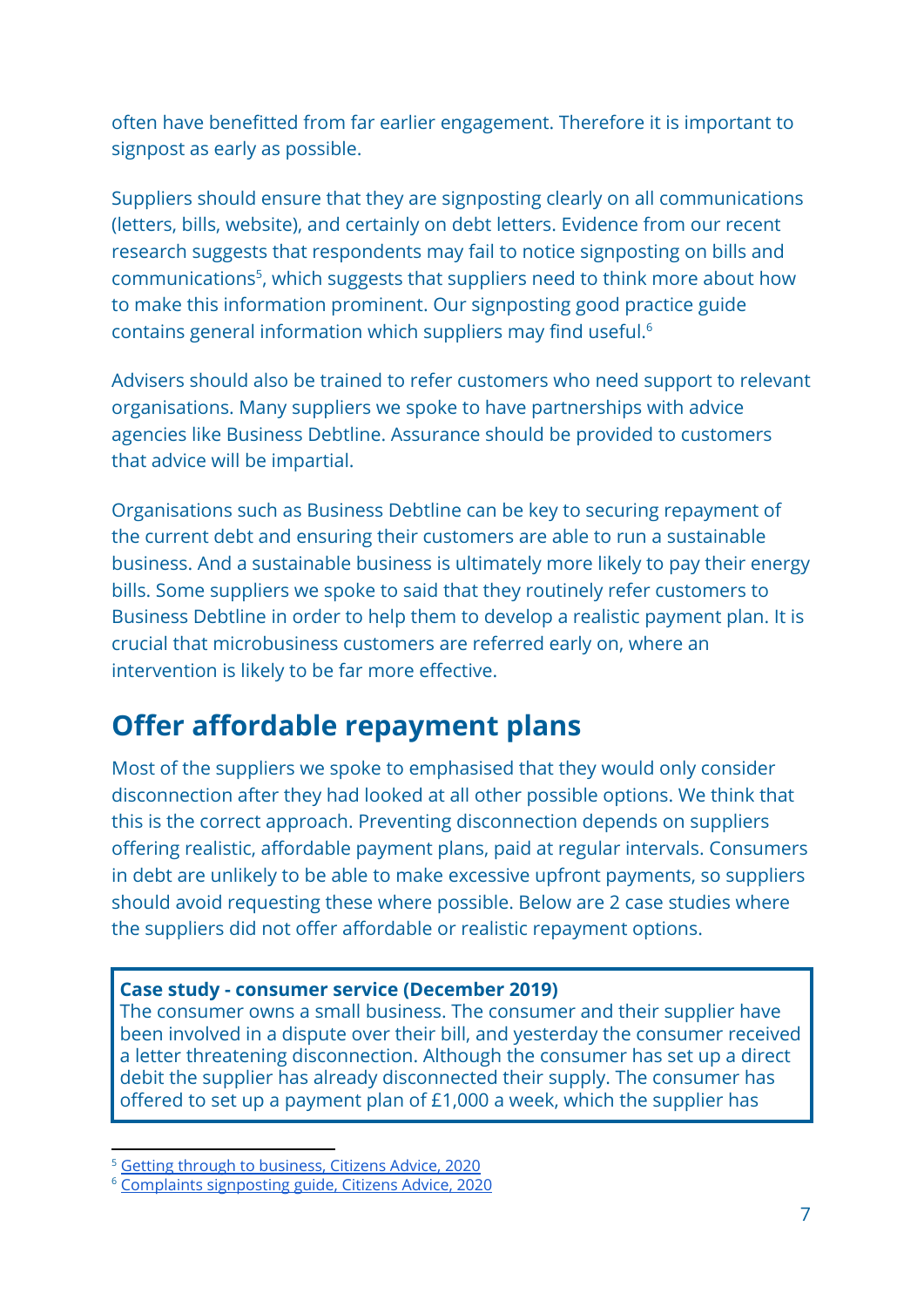refused. Instead the supplier is saying that the consumer must pay the debt of £14,000 in order to reconnect the supply, and they are also demanding a £3,000 deposit. The consumer is unable to afford this.

#### **Case Study - Extra Help Unit (April 2018)**

The consumer contacted the EHU when their takeaway was disconnected. A debt of around £3,000 had developed due to no payments. The consumer said that they weren't receiving bills. The consumer offered to make an upfront payment of £1,000 but the supplier refused. The supplier asked for the full balance, plus a security deposit (£2,500), a disconnection fee (£450) and a reconnection fee (£120). This all had to be paid before reconnection would be considered. The consumer could not afford this and the supply remained disconnected.

A realistic payment plan is based on a microbusiness customers' specific circumstances. This will consider factors like: the size of a customer's energy debt, their income, and other debts or expenses. As in the domestic market, suppliers should provide flexible support with managing debts.<sup>7</sup>

It is not always easy for consumers to discuss these issues. Therefore, referring them to organisations like Business Debtline early can help them to discuss their expenses, and assist them in coming up with a realistic repayment proposal.

In certain circumstances prepayment meters can be considered as an alternative debt management strategy, to help customers pay their ongoing usage and debts and to avoid disconnection. We know that this is not possible for all meter types. However, we spoke to 2 suppliers which offer prepayment meters for microbusinesses in some circumstances, with others exploring this option.

Some suppliers operate a hardship fund. Considerations on whether to refer to a hardship fund often include an assessment of a business' viability and payment record, and are sometimes contingent on them paying for their ongoing usage for a few months. Several suppliers we spoke to said that their staff are trained to look out for potential hardship and to make referrals to these schemes.

 $7$  How energy suppliers can signpost and refer vulnerable [consumers](https://www.citizensadvice.org.uk/Global/CitizensAdvice/Energy/Good%20practice%20guide%20FINAL.pdf) to the right source of help, [Citizens](https://www.citizensadvice.org.uk/Global/CitizensAdvice/Energy/Good%20practice%20guide%20FINAL.pdf) Advice, 2020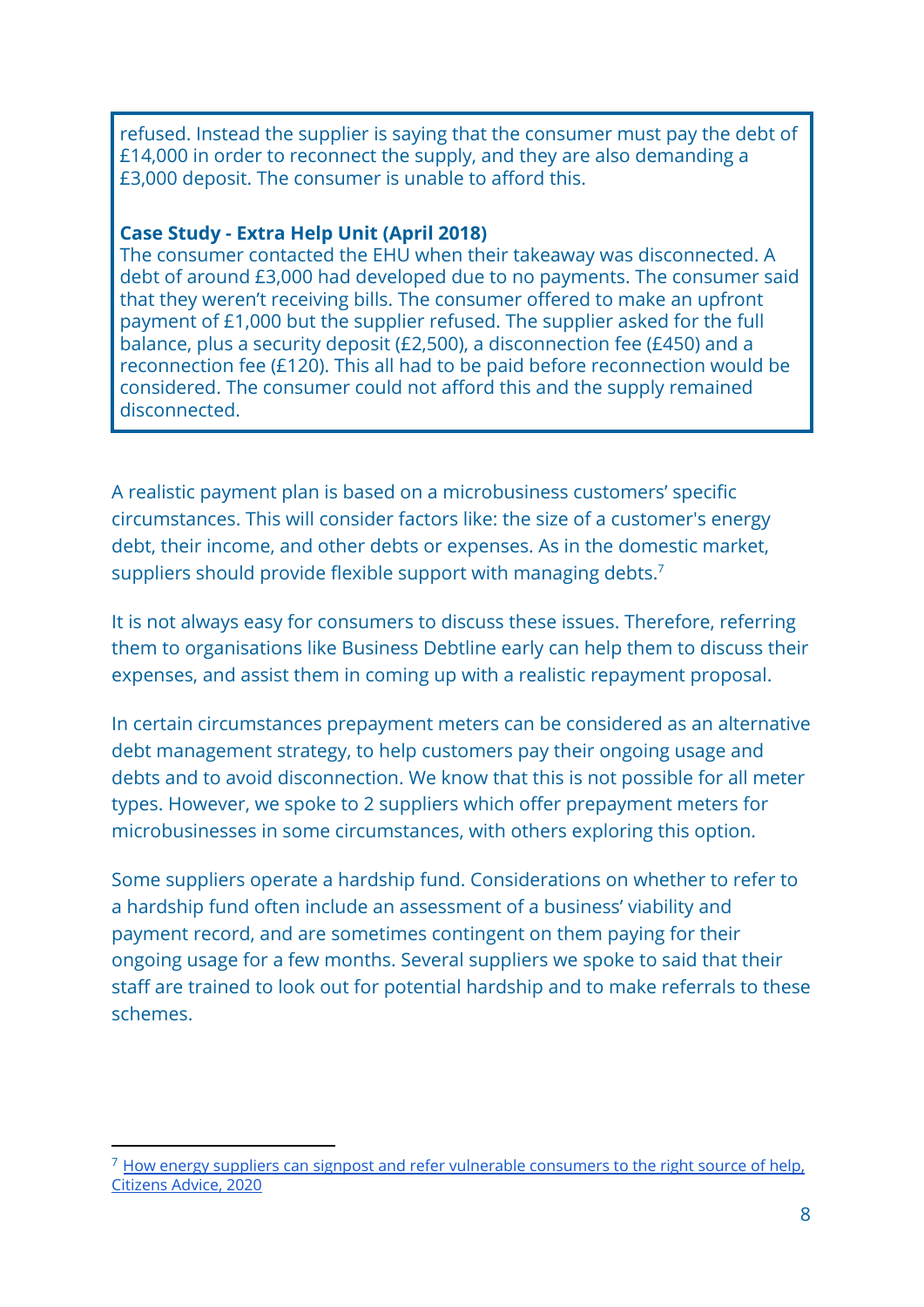# **Take all available steps to make contact**

Most suppliers we spoke to said they would always conduct a pre-disconnection visit if they have been unable to contact a microbusiness consumer via other means. We think that this is essential, particularly as pre-disconnection visits can be used to understand whether a domestic consumer is also using the supply. Some suppliers also said that they use pre-disconnection visits to identify on-site vulnerability. If a domestic consumer is present, the supplier should not proceed with the disconnection. One supplier we spoke to also said they use pre-disconnection visits as an opportunity to reach a final agreement with a customer.

Where a smart meter is involved, suppliers can disconnect the supply remotely. However, some suppliers we spoke to said that even if the customer had a smart meter, they would still conduct a pre-disconnection visit if they were unable to contact the customer via other means. We think that in all cases, suppliers should not disconnect without first making contact with the customer.

### **Avoid high fees associated with disconnection**

Consumers can often be hit by high disconnection and reconnection fees. These fees can make it extremely difficult or impossible for microbusinesses to get back on their feet. The key focus here should be ensuring the customer does not go back into debt. Many suppliers we spoke to said that any disconnection or reconnection fees they charged were only to cover their costs. We think this approach should be adopted by all suppliers.

# <span id="page-9-0"></span>**Mixed-use properties**

While most people who run a business from their home are likely to be on a domestic contract, some small microbusinesses occupy buildings which are primarily non-domestic but have a domestic component. It is crucial that these consumers' specific needs are considered, particularly in relation to debt and disconnection. It's also important to be aware of any potential on-site vulnerability which could be more likely in these cases.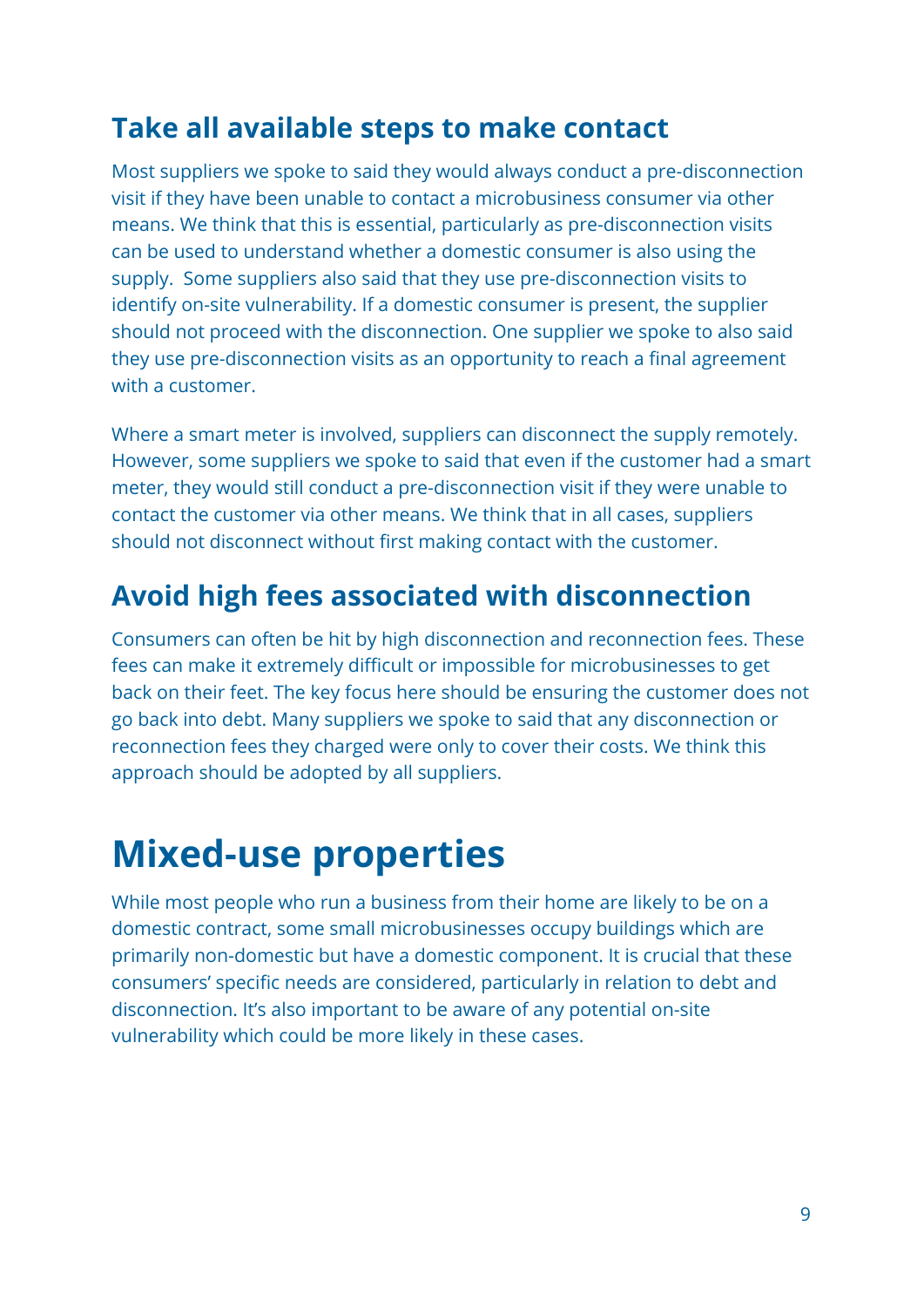# **Take all reasonable steps to understand occupancy**

It is not always immediately apparent that a consumer on a non-domestic contract is living in a mixed-use property. In some instances this is because non-domestic consumers are not aware of how domestic and non-domestic protections differ. Therefore, it is crucial to make these differences clear straight away, particularly in relation to debt and disconnection. This should happen before contracts are signed. Brokers and TPIs should also make this clear to customers, with suppliers ensuring that they are doing so.

Suppliers should take the necessary steps to identify whether a domestic consumer is living at a property. Some suppliers we spoke to said that they use key touchpoints (sales, debt discussions, metering appointments) to understand occupancy. Brokers, TPIs and suppliers should identify domestic consumers during the sales process and before contracts are signed, sharing this information where relevant.

All staff need to receive training to help them understand the additional complexities involved when dealing with these types of metering arrangements. Customer-facing staff and those specialising in debt should receive enhanced training to help them understand how to provide appropriate support to household energy consumers. In cases of debt, some suppliers we spoke to said that their staff are trained to use pre-disconnection visits to identify whether a domestic consumer is living at the premises.

# **Offer the same protections against disconnection as a domestic consumer**

Anyone who lives in a mixed-use premises should receive the same protection from disconnection as a domestic consumer, regardless of whether they are on a domestic or microbusiness contract. Encouragingly, many of the suppliers we interviewed said that they already adopt this approach.

Domestic suppliers must follow a number of steps to avoid disconnection, which should apply to mixed-use properties. This includes offering customers an affordable repayment plan and, where possible, a prepayment meter. Another possible option may be to split the customer's supply, so that they have one meter for the domestic residence and another for the non-domestic premise. Most suppliers we spoke to were not opposed in principle to this option. It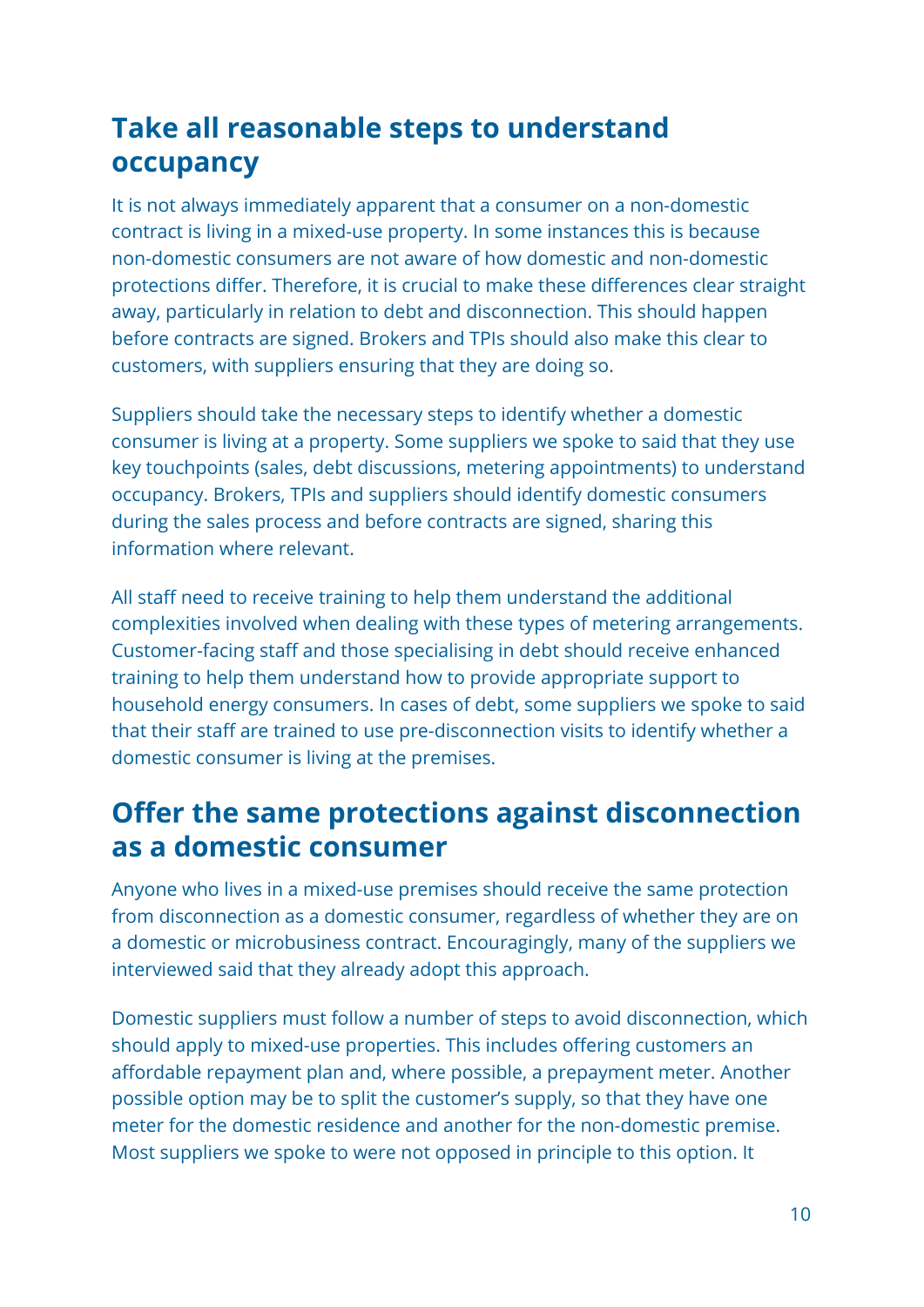would though need to be agreed with the customer, and would incur a cost. However, suppliers could recover these costs, post installation, through a repayment plan.

# <span id="page-11-0"></span>**Working effectively with third party intermediaries (TPIs)**

Third party intermediaries, including switching sites, brokers, and energy consultants, are commonly used for selling energy contracts in the non-domestic sector. An estimated one third of contracts in the SME and microbusiness sector are negotiated by TPIs each year.<sup>8</sup> Microbusinesses often lack the time and confidence to engage with the energy market directly and rely on the services of TPIs to find the best deal for their needs.<sup>9</sup>

Many TPIs provide a useful service, however the consumer service and the EHU receive calls where poor practice causes detriment to microbusiness consumers. This includes:

- consumers being pressured into agreeing contracts;
- limited transparency about fees and who pays these;
- misrepresentation of the broker's market coverage.

TPIs, unlike suppliers, are not directly regulated by Ofgem, which can lead to detriment for microbusiness consumers, who do not have the same level of consumer protections as domestic consumers.<sup>10</sup> When microbusinesses enter into contracts that are not suitable, this can lead to problems like debt and disconnection. Below is a case study from our consumer service which illustrates the impact of poor TPI practice.

#### **Case study - consumer service - December 2019**

The consumer owns a beauty shop. Soon after opening the shop, they received a phone call. The consumer was unsure if it was a call from an energy supplier or broker. The agent provided a quote stating that costs would be £35 per month. However, 2 weeks after the consumer switched they received a bill from the new energy supplier for over £250.

<sup>&</sup>lt;sup>8</sup> The Role of Third Party [Intermediaries](https://www.citizensadvice.org.uk/Global/CitizensAdvice/Energy/Cornwall%20Insight%20and%20Citizens%20Advice%20-%20The%20role%20of%20TPIs%20in%20the%20GB%20SME%20and%20microbusiness%20energy%20supply%20sector.pdf) (TPIs) in the GB SME and Microbusiness Energy Supply Sector, [Citizens](https://www.citizensadvice.org.uk/Global/CitizensAdvice/Energy/Cornwall%20Insight%20and%20Citizens%20Advice%20-%20The%20role%20of%20TPIs%20in%20the%20GB%20SME%20and%20microbusiness%20energy%20supply%20sector.pdf) Advice, 2019

<sup>&</sup>lt;sup>9</sup> Closing the [protection](https://www.citizensadvice.org.uk/Global/CitizensAdvice/Energy/Citizens%20Advice%20-%20Closing%20the%20protection%20gap(2).pdf) gap, Citizens Advice, 2019

<sup>10</sup> Stuck in the Middle, [Citizens](https://www.citizensadvice.org.uk/Global/CitizensAdvice/Energy/TPIs%20report%20-%20FINAL%20(1).pdf) Advice, 2020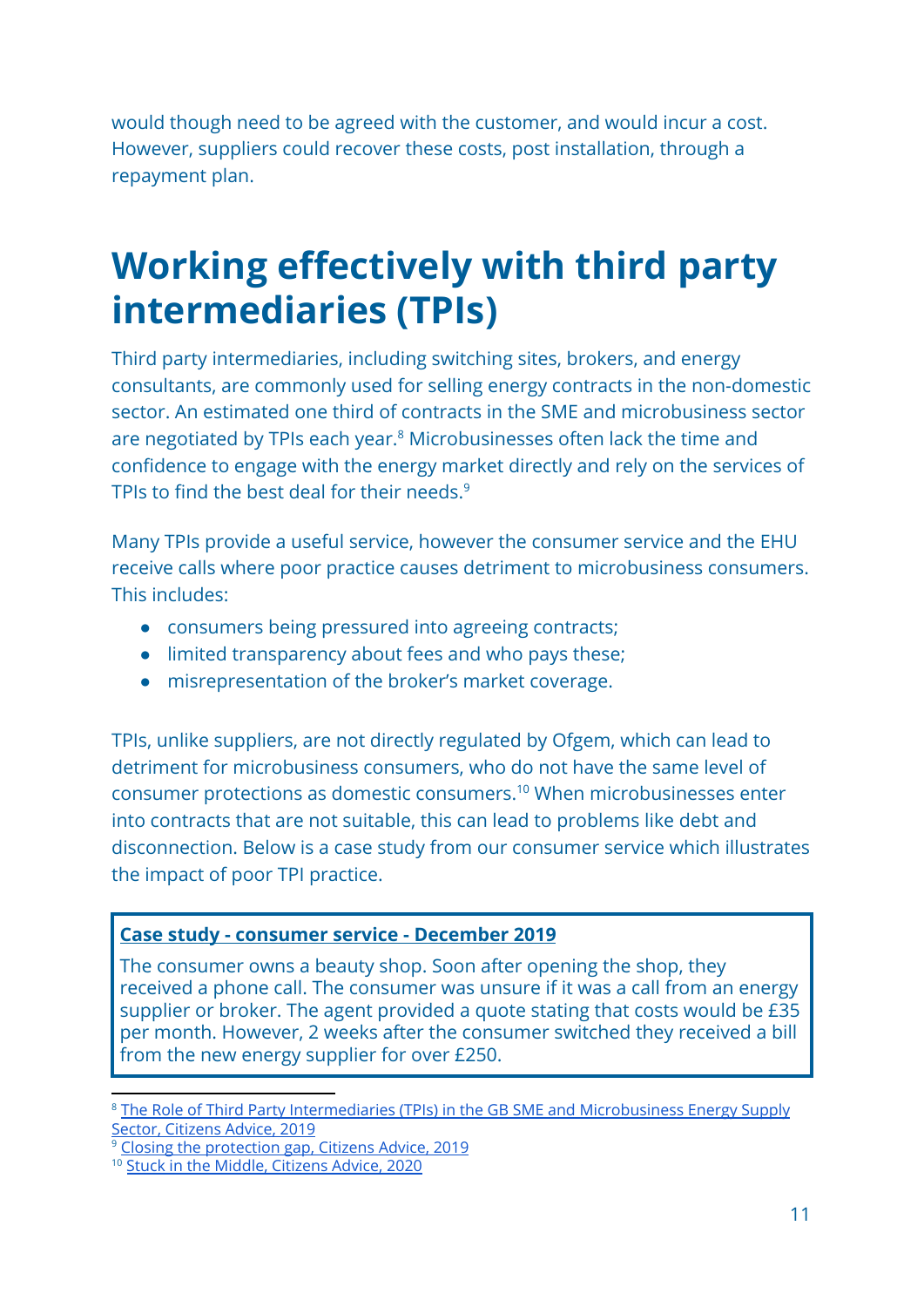The consumer spoke to the supplier and cited the quote from the agent but the supplier disputed that offer. The consumer requested a copy of the call and was told that the supplier would call back, but this did not happen. After 3 weeks the consumer received a further bill for over £250. The consumer has received another offer from a different supplier, but will have to pay over £1,000 in order to exit the original contract. The consumer has not received a copy of the terms and conditions for their contract.

### **Ensure TPIs adhere to clear standards of conduct**

Any supplier working with TPIs must ensure that their agents adhere to clear standards of conduct. One supplier we interviewed has a specific code of practice, while other suppliers have standards of conduct laid out in their contracts with individual brokers. Whatever form they take, these standards should require that TPIs:

- are transparent around commission and their market coverage;
- clearly explain the terms of the contract (including unit rate, length of contract, exit fees) and ensure that customers understand them;
- clearly explain the rights and responsibilities of microbusiness customers, particularly around areas such as debt and disconnection;
- clearly explain that customers are entering into verbal contracts, where this is the case;
- understand and are sensitive to potential vulnerability, and help identify it where possible;
- ensure good sub-broker conduct where relevant.

### **Implement robust audit regimes to monitor TPI behaviour**

Clear standards of conduct for TPIs will only be effective when they are backed up by robust audit regimes. Some suppliers we spoke to have an independent audit team which sits separately from their sales team, to check that TPIs are compliant. Some suppliers use random audits and monitor and follow up any complaints concerning TPIs. Most suppliers we spoke to said that they require their TPIs to record at least some of their sales calls. We think that suppliers should require TPIs to record all sales calls, and to record the entirety of the call. These can be audited to check for any evidence of malpractice. The following case study outlines why it is essential to record the entire call.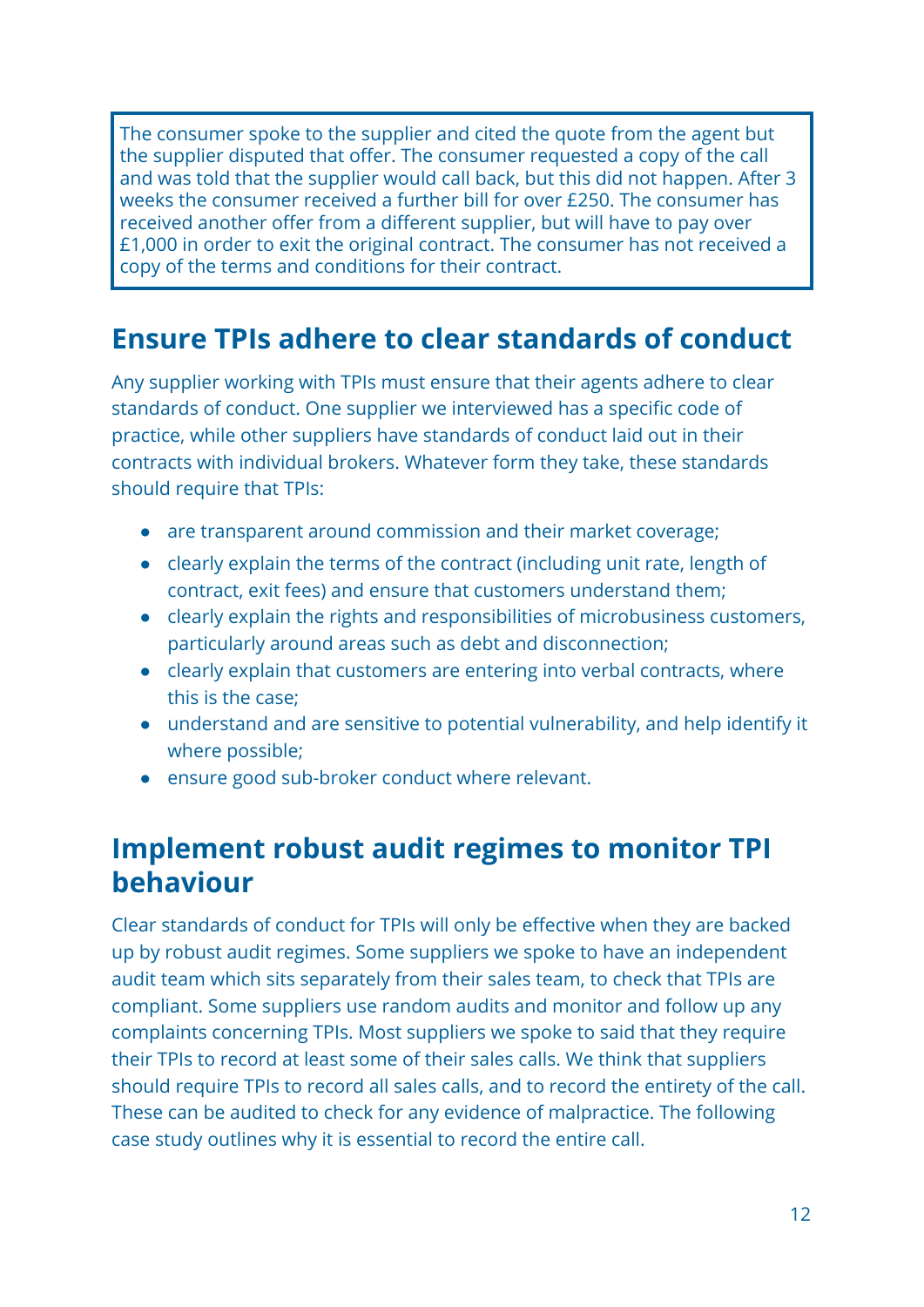#### **Case study - consumer service - December 2019**

The consumer contacted the consumer service on behalf of the directors of a pub. The consumer claims that the contract for the pub was mis-sold over the phone by an energy broker. The consumer claims that they did not agree to the contract. Although they have a copy of the call recording, the consumer says that it does not include the whole phone call. The consumer is now locked into a 3 year contract with the supplier. The consumer does not know who the broker was as it was a cold call.

Where TPIs are not adhering to a supplier's standards of conduct, then swift action should be taken. Some suppliers we interviewed have a probation period, where the TPI is subject to an enhanced audit process. There should be a clear process for terminating a contract with a TPI where poor practices persist. Many suppliers we spoke to pointed to specific times when they had ended a contract with a TPI for consistently failing to meet their standards of conduct.

### **Ensure consumers understand their supply contract**

Several suppliers we spoke to said that they follow up with customers after a sales call with a TPI, to ensure that they understand the terms of their contract and their rights and responsibilities. If the customer is unclear about the terms or feels they were mis-sold, they should be offered the option to renegotiate the contract or exit without a termination fee. This can also be used as an opportunity to determine further information about occupancy, or whether there is any on-site vulnerability. These calls should also be recorded and audited.

# <span id="page-13-0"></span>**Vulnerability**

Vulnerability is transient and we know that people who run small businesses can easily enter into vulnerable circumstances.<sup>11</sup> Research has shown that reasons that people choose to be self-employed include difficulty in finding work or family commitments.<sup>12</sup> In these cases, there could be a higher probability of

<sup>&</sup>lt;sup>11</sup> Supporting Business Customers in Vulnerable [Circumstances,](https://www.lendingstandardsboard.org.uk/supporting-business-customers-in-vulnerable-circumstances/) Lending Standards Board and [Money](https://www.lendingstandardsboard.org.uk/supporting-business-customers-in-vulnerable-circumstances/) Advice Trust, 2019

<sup>&</sup>lt;sup>12</sup> Supporting small [businesses](http://www.moneyadvicetrust.org/researchpolicy/research/Documents/Supporting%20Small%20Businesses%20with%20energy%20debt%20report%20and%20recommendations.pdf) with energy debt. Money Advice Trust, 2018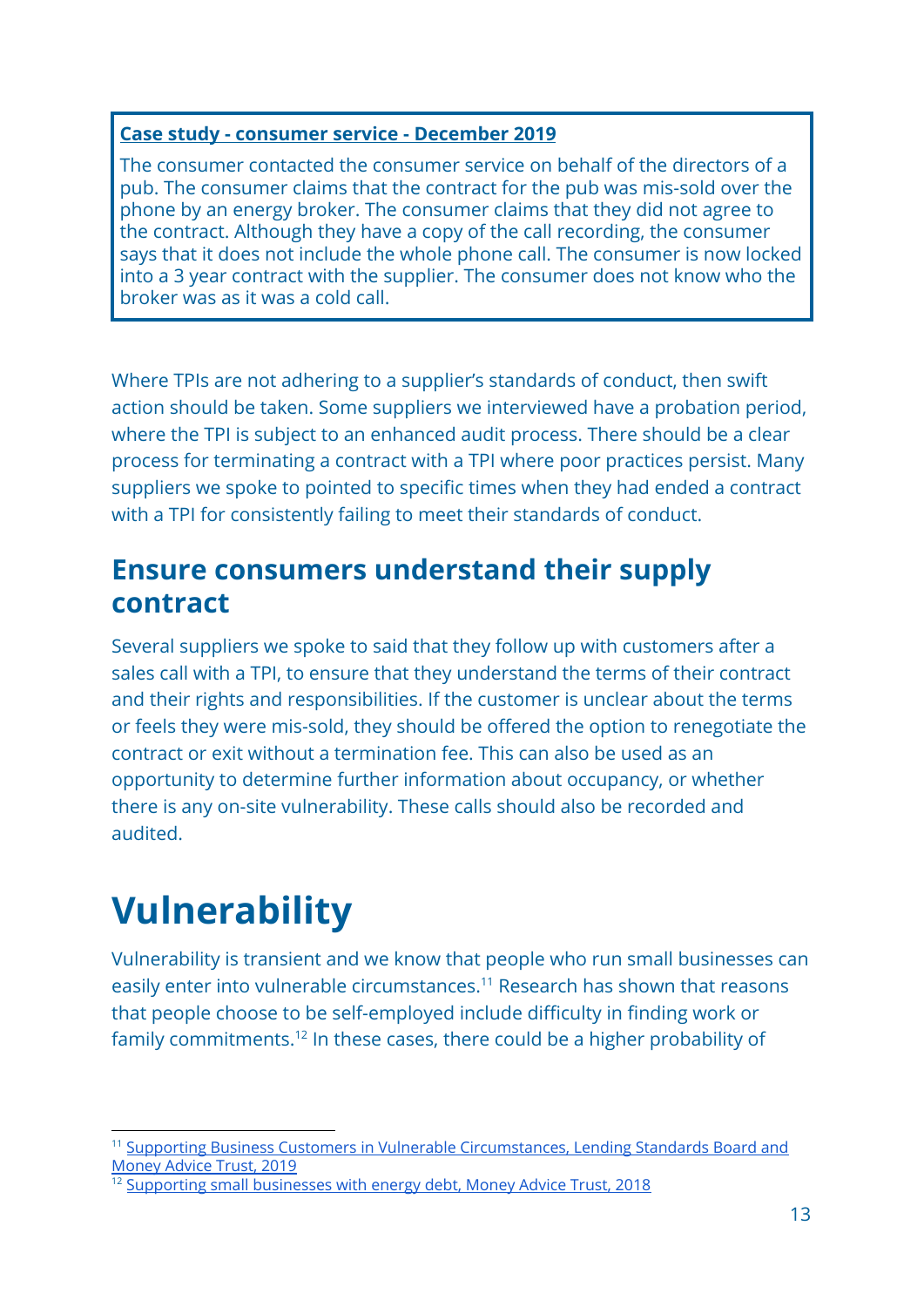vulnerability. Additionally, in a mixed-use property, there is a risk that vulnerable consumers could be left off supply.

Vulnerability is more clearly understood in the domestic market, and protections for vulnerable consumers are better defined than in the non-domestic sector. This section outlines some areas to consider and highlights some examples of emerging good practice.



# **Implement effective signposting for vulnerable consumers**

There are a wide variety of third party organisations who can help people in vulnerable circumstances. Some suppliers we spoke to said that their staff are trained to signpost vulnerable customers to specialist organisations. Citizens Advice's Good Practice Guide on referring vulnerable consumers, while primarily aimed at domestic suppliers, contains recommendations that may be helpful to non-domestic suppliers.<sup>14</sup>

### **Provide extra debt support and protection from disconnection**

Where vulnerability is identified, suppliers should consider taking even greater care to avoid disconnection. Suppliers should follow all of the processes laid out in the debt and disconnection section of this guide.

This case study illustrates good practice from an energy supplier. Once vulnerability was identified the supplier took this into account and was flexible

<sup>&</sup>lt;sup>13</sup> Taking care of [business,](http://www.moneyadvicetrust.org/researchpolicy/research/Documents/Money%20Advice%20Trust%2C%20Taking%20Care%20of%20Business%2C%20November%202018.pdf) Money Advice Trust and Business Debtline, 2018

<sup>&</sup>lt;sup>14</sup> How energy suppliers can signpost and refer vulnerable [consumers](https://www.citizensadvice.org.uk/Global/CitizensAdvice/Energy/Good%20practice%20guide%20FINAL.pdf) to the right source of help, [Citizens](https://www.citizensadvice.org.uk/Global/CitizensAdvice/Energy/Good%20practice%20guide%20FINAL.pdf) Advice, 2020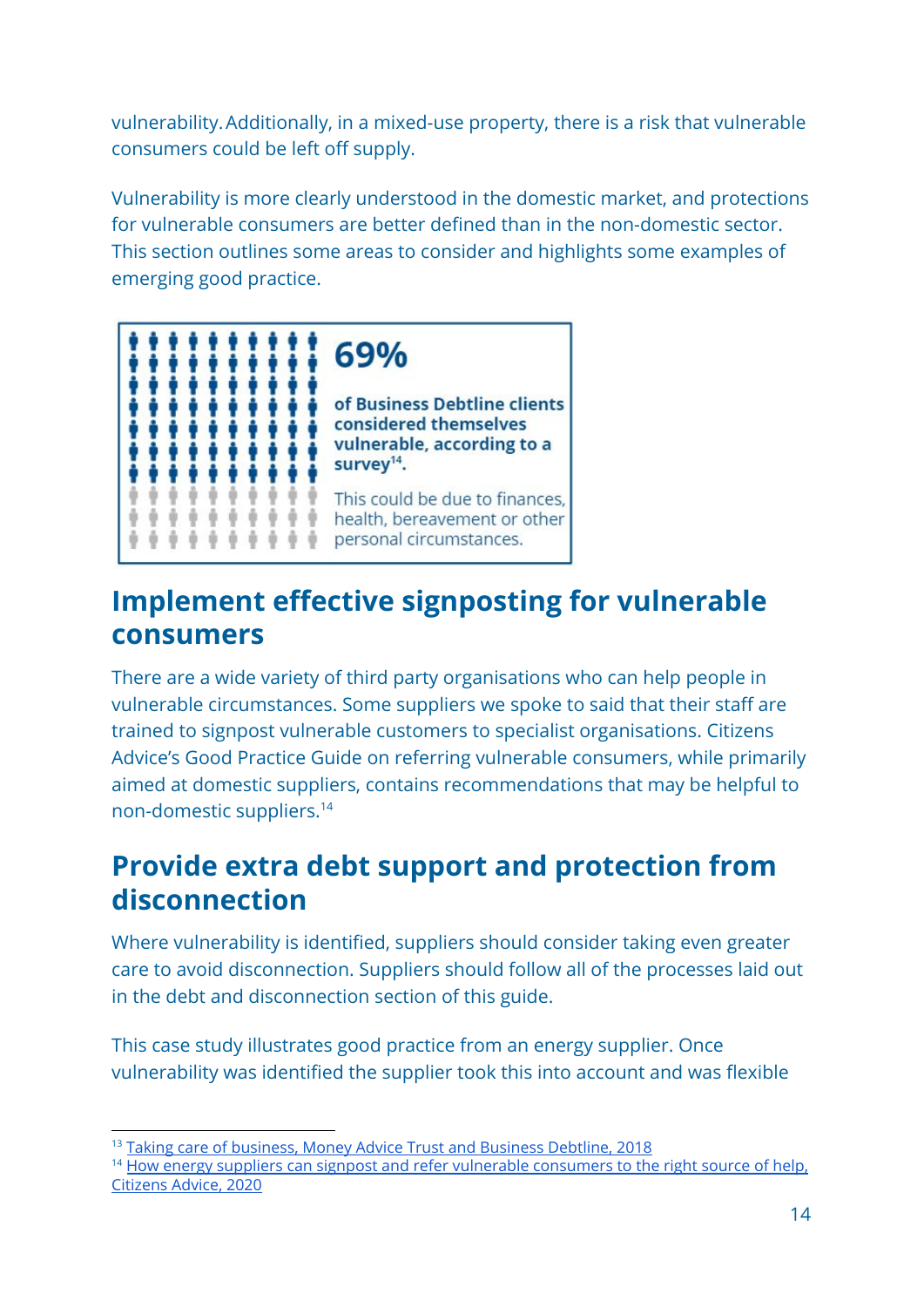when considering the customer's circumstances. Disconnection was avoided and the supplier and the customer set up a debt repayment plan.

#### **Case Study - June 2018 - Extra Help Unit**

The consumer contacted the Extra Help Unit for assistance after learning their energy supplier was planning to disconnect them due to arrears. They also disclosed that their energy debt was one of many. The consumer runs a pub and lives upstairs with her husband and two young children. Furthermore, her husband is registered disabled, receives disability living allowance and regularly spends time in hospital. The consumer was exceptionally upset when explaining her circumstances to the Extra Help Unit caseworker.

The consumer took over the village pub with a view to increasing trade but was unsuccessful. Although she has handed her notice to the brewery, the consumer continues to work and live in the property. The consumer does not dispute that the supplier is owed money. However, she would like the supplier to confirm that, given the circumstances, any threat of disconnection will be cancelled.

#### Outcome

Taking into account the on-site vulnerability, the energy supplier contacted the brewery. The brewery confirmed they would be soon taking back responsibility of the property. Once this was confirmed, disconnection action was immediately stopped. The consumer was then contacted by the supplier's credit management team to discuss payment plan options for the balance.

# **Conclusion**

Across our interviews we encountered some excellent examples of how suppliers and others can support microbusiness consumers. Good practice is especially important in a non-domestic context, as microbusiness consumers have fewer protections than exist in the domestic market.<sup>15</sup> While this remains the case, the responsibility is with suppliers to ensure that they take extra steps to support their customers. Ultimately, taking steps to protect microbusinesses also benefits suppliers, by ensuring that they remain in business and able to pay for their energy.

Good processes are essential to stop issues occuring or allow for early resolution. Accurate and timely billing can prevent debt from developing. Timely and accessible processes can prevent debt from becoming unmanageable. When working with TPIs, robust audit and enforcement regimes prevent

<sup>15</sup> Closing the [protection](https://www.citizensadvice.org.uk/Global/CitizensAdvice/Energy/Citizens%20Advice%20-%20Closing%20the%20protection%20gap(2).pdf) gap, Citizens Advice, 2019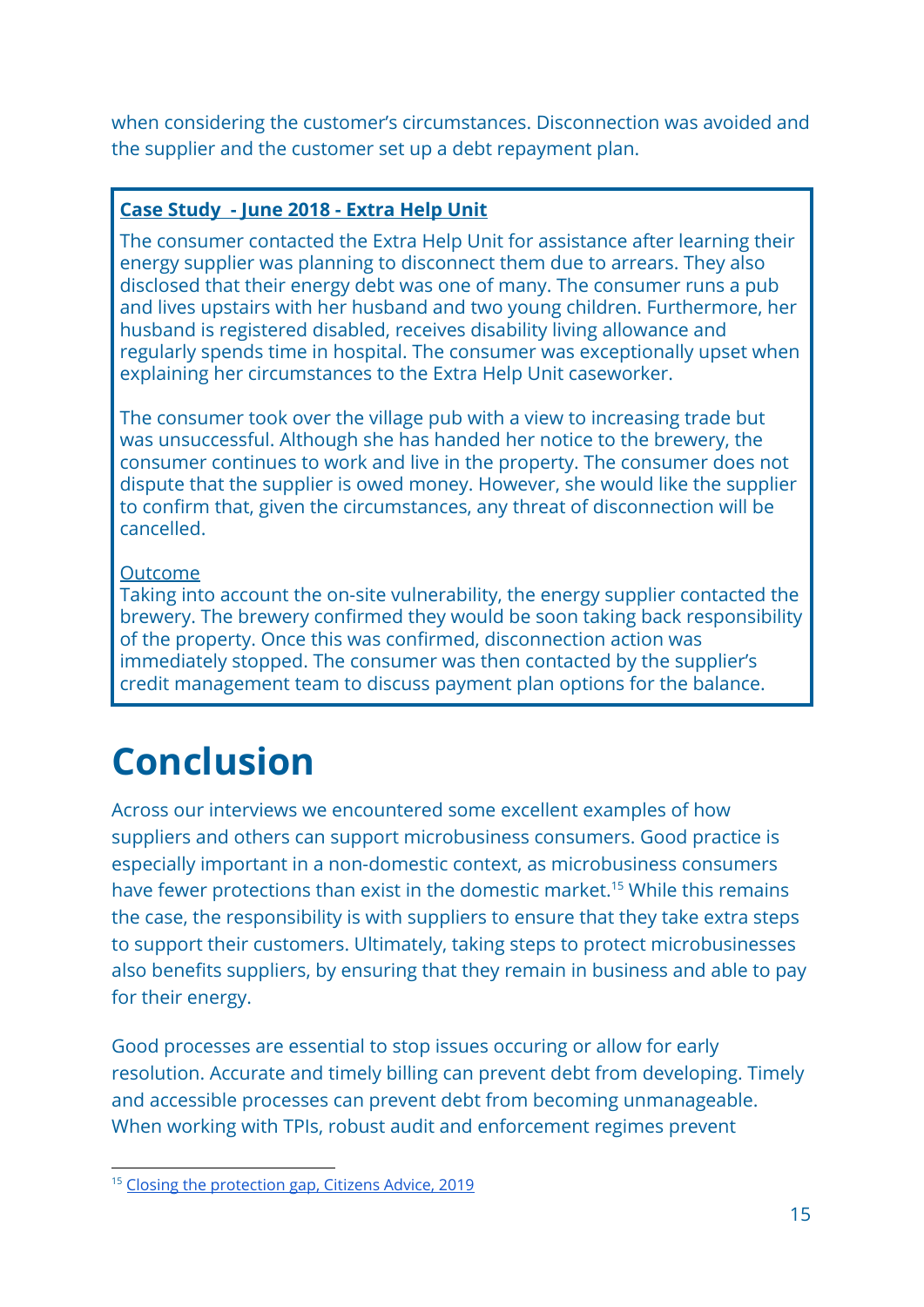mis-selling, stopping problems from developing further down the line. Although vulnerability is less clearly defined in the non-domestic sector, we have seen examples of emerging good processes across our interviews.

Good communication is key. Effective communication is simple and free of jargon, and is tested to ensure that it engages customers. Throughout the sales and onboarding process, both in conversations and written communication, suppliers must ensure that customers clearly understand their rights and responsibilities. Suppliers should also ensure that any TPIs they work with are doing the same. In cases of debt, suppliers need to use communication creatively to engage people so that they can act to address the problem.